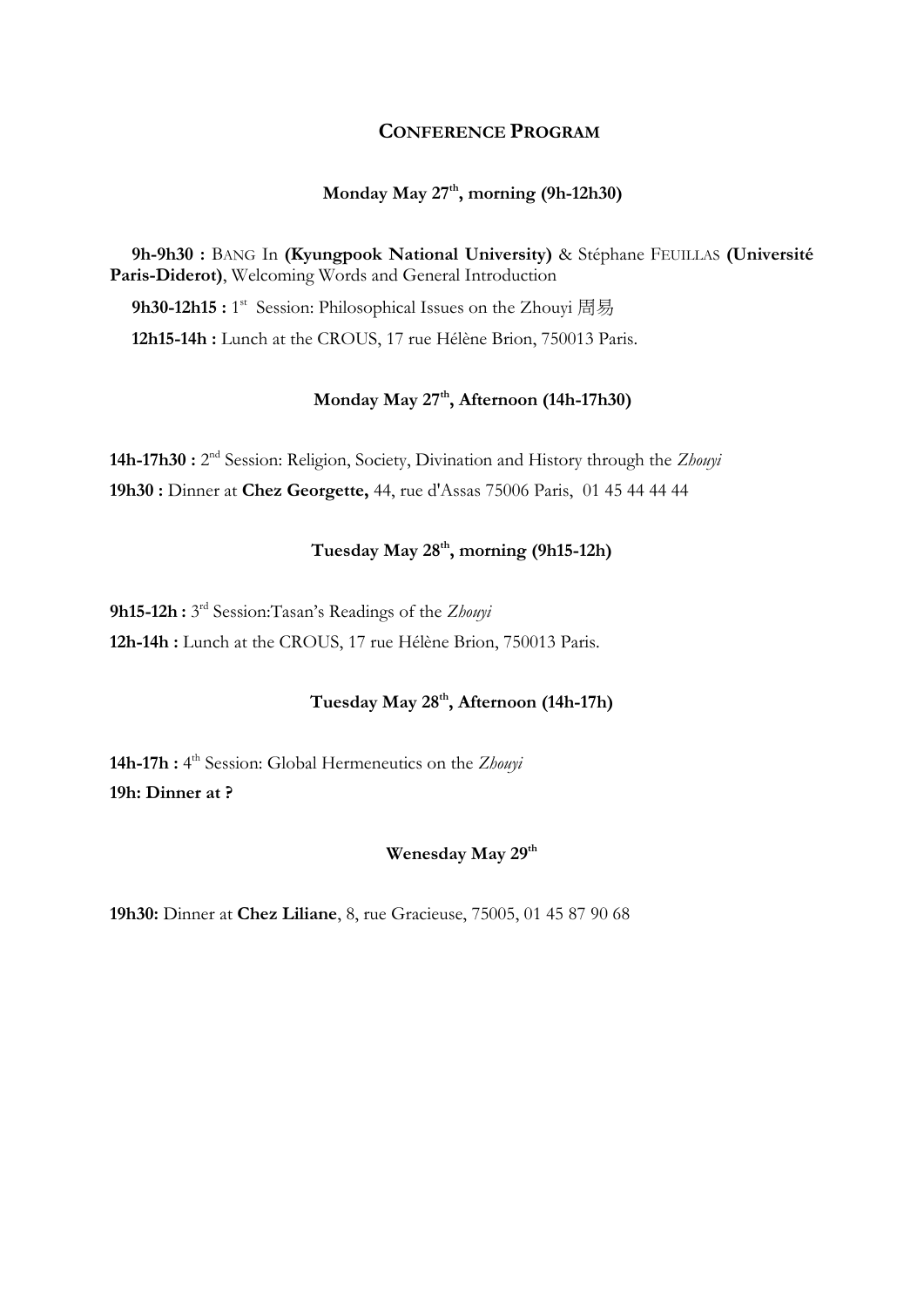# **PARTICIPANTS**

| 1              | <b>BANG</b> In                  | Kyungpook National University in Korea                                 |
|----------------|---------------------------------|------------------------------------------------------------------------|
| 2              | <b>EOM YeonSeok</b>             | Hallym University in Korea                                             |
| 3              | KIM Young Woo                   | Inje University in Korea                                               |
| $\overline{4}$ | <b>HWANG</b><br>ByongKee        | Daejin University in Korea                                             |
| 5              | IM JaeKyu                       | Seoul National University in Korea                                     |
| 6              | WON Yong Joon                   | Chungbuk National University in Korea                                  |
| 7              | <b>JUNG ByungSeok</b>           | Yeungnam University in Korea                                           |
| 8              | <b>KIM Sung Kee</b>             | Sungkyunkwan University in Korea                                       |
| 9              | LEE Juhaeng                     | Tasan Cultural Foundation in Korea                                     |
| 10             | RYU Eun A                       | Konkuk University in Korea                                             |
| 11             | <b>CHENG Kat Hung</b><br>Dennis | The Education University of Hong Kong                                  |
| 12             | LAI Kuei-San                    | National Taiwan Normal University                                      |
| 13             | HON Tze-ki                      | State University of New York, Geneseo                                  |
| 14             | PARK Yeoungyu                   | Kyonggi University                                                     |
| 15             | Alain ARRAULT                   | Ecole Française d'Extrême-Orient (EFEO,<br>UMR 8173 Chine Corée Japon) |
| 16             | Isabelle SANCHO                 | CNRS Researcher (UMR 8173 Chine Corée<br>Japon)                        |
| 17             | Frédéric WANG                   | <b>INALCO - IFRAE</b>                                                  |
| 18             | NOE Jeehyun                     | Independant researcher (CRCAO)                                         |
| 19             | Radu BIKIR                      | Ph.D candidate (CRCAO)                                                 |
| 20             | Stéphane<br><b>FEUILLAS</b>     | Université Paris-Diderot (CRCAO)                                       |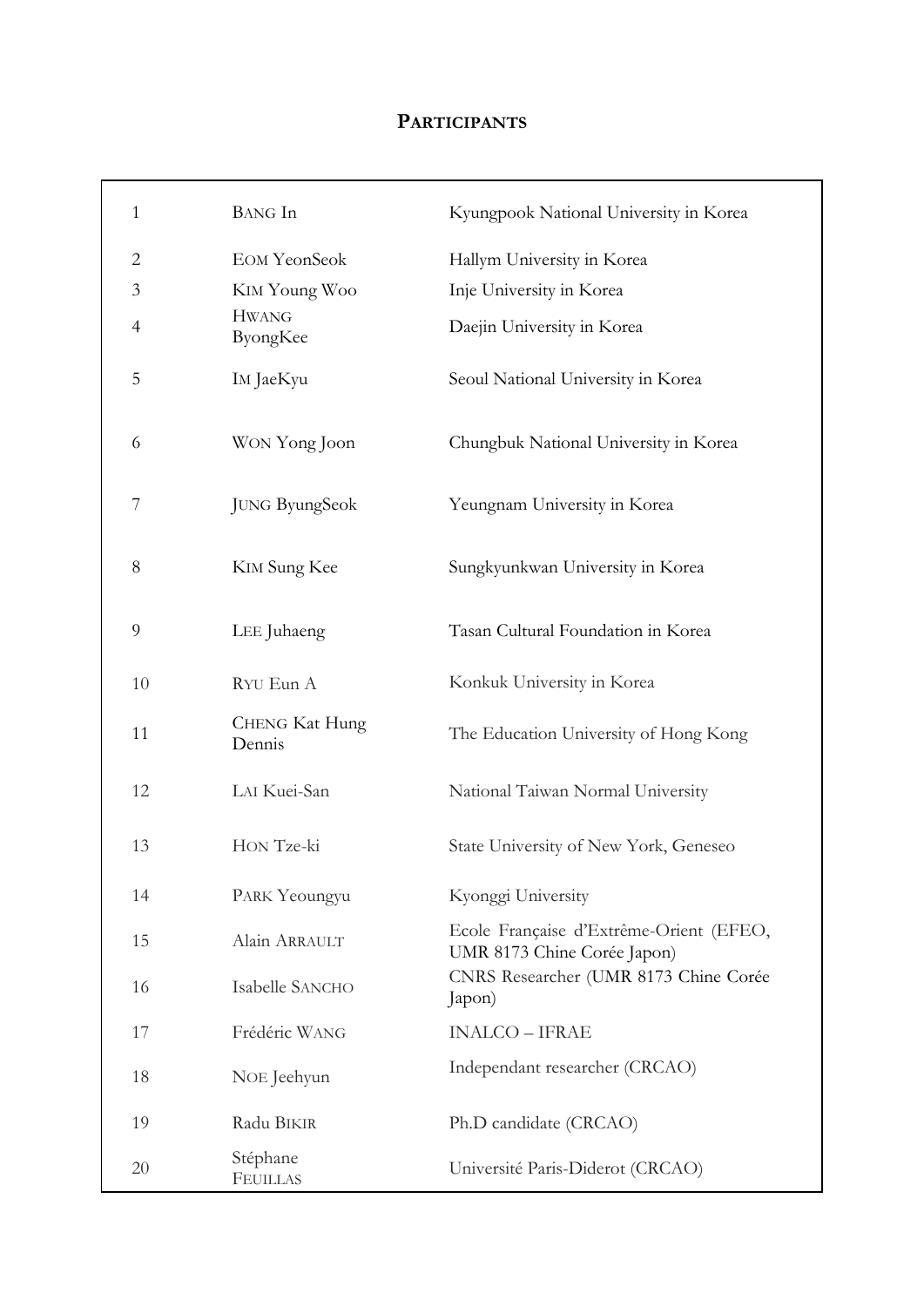## **CONFERENCE SCHEDULE**

All presentations will be followed by five minutes of questions.

## **MONDAY MAY 27TH**

#### Morning (9h-12h30)

**9h-9h30:** BANG In **(Kyungpook National University)** & Stéphane FEUILLAS **(Université Paris-Diderot)**, Welcoming Words and General Introduction

#### **1 ST SESSION: PHILOSOPHICAL ISSUES ON THE ZHOUYI** 周易

- **9h30-10h:** WON Yong Joon **(Chungbuk National University)**, A Study on the View of Dao (道) and *Qi* (器) in the Mawangdui Silk Manuscript of the *Yizhuan*
- **10h-10h30:** JUNG Byungseok **(Yeungnam University)**, Conception of *Dao* (道) and *Qi* (器) in the *Yizhuan*: Its Adoption of the *Laozi*'s View on *Dao* and *Qi*
- **10.30-11h:** Im Jae Kyu **(Seoul National University),** The *Zhouyi* from the viewpoint of de (德).

#### **11h-11h15:** Coffee Break

- **1h15-11h45:** Stéphane FEUILLAS **(Université Paris-Diderot)**, Zhang Zai 張載 (1202-1078)'s "Great Change" 大易 chapter in the *Zhengmeng* 正蒙
- **11.45-12h15:** Frédéric WANG **(INALCO)**, Interpreting the *Zhouyi* by the Mind (*xin*): the case of *Yangshi Yizhuan* 楊氏易傳 [The Commentary of the *Zhouyi* by Yang Jian 楊簡 (1140-1226)].

**12h15-14h:** Lunch

## Afternoon (14h-17h30)

#### **2 ND SESSION: RELIGION, SOCIETY, DIVINATION AND HISTORY THROUGH THE ZHOUYI**

- **14h-14h30:** BANG In **(Kyungpook University),** European Jesuit Missionaries' Understanding of the *Book of Changes*.
- **14h30-15h:** HWANG Byong Kee **(Daejin University)**, Religious interpretations of the *Zhouyi* and their significance.
- **15h-15h30:** LAI Kuei-San **(National Taiwan Normal University)**, Marriage and family ethics in the *Zhouyi*.

**15h30-16h:** Coffee Break